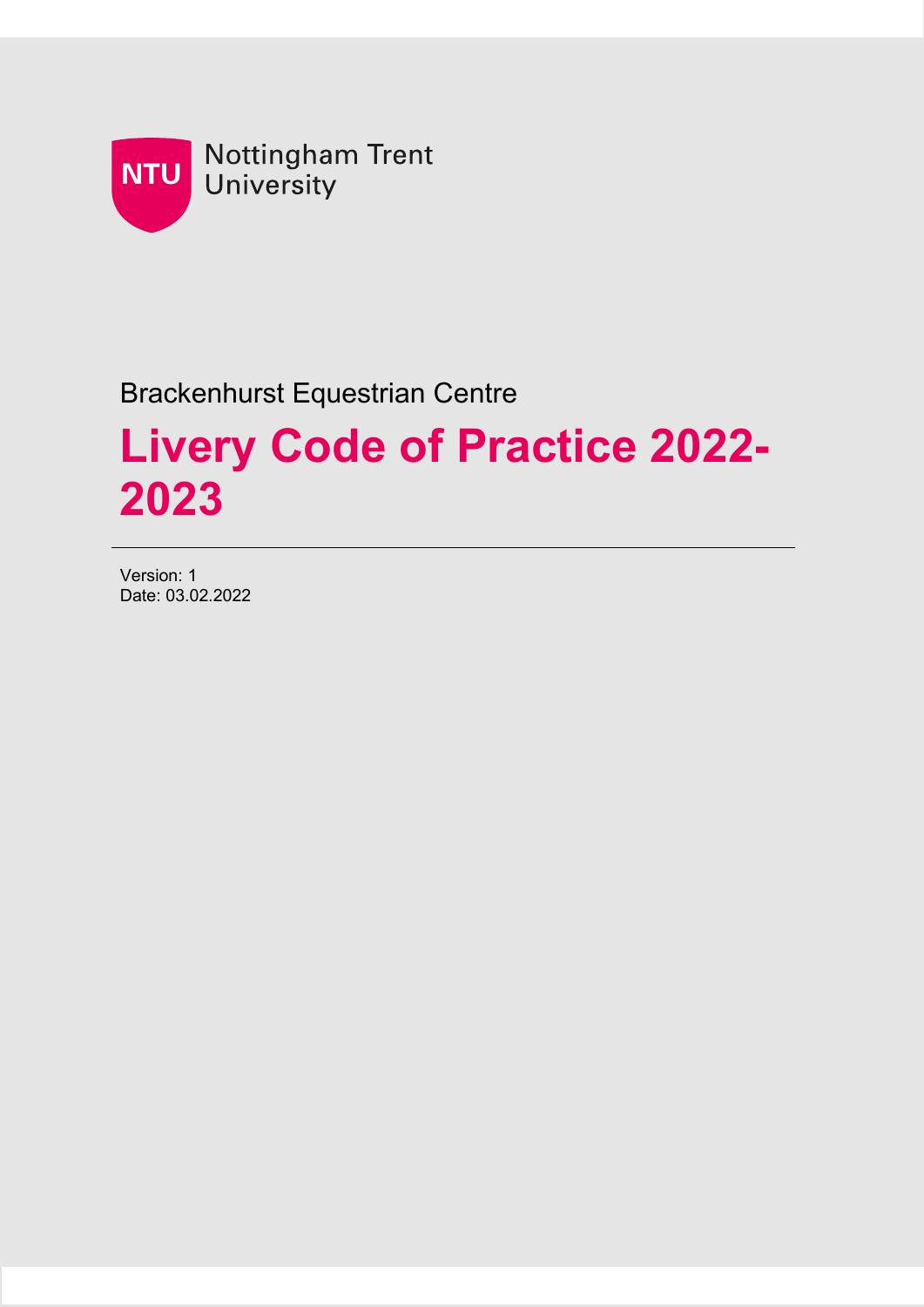# **1. Introduction**

- 1.1. Brackenhurst Equestrian Centre (BEC) is part of Nottingham Trent University's School of Animal, Rural and Environmental Sciences. We strive to achieve the highest possible standards of stable management, horse welfare and health & safety along with a practical, professional image.
- 1.2. The centre is open daily for visits, exams and inspections. We expect the same high standards as in point 1.1 from our livery clients and students.
- 1.3. The DIY (do-it-yourself) livery yards are often the first to be seen by visitors and it is essential that they are always presentable and that livery customers conduct and present themselves in a manner that reflects the University's high standards.
- 1.4. This Code of Practice provides information and guidance on the obligations of livery customers in respect of their use of the facilities provided for them, and the standards of conduct expected by the University.
- 1.5. This Code is an integral part of the formal livery agreement that livery customers enter into with the University, and compliance with this Code is a condition of that livery agreement.
- 1.6. We hope you enjoy your time as a livery customer at Brackenhurst Equestrian Centre.

#### **2. Staff contacts**

2.1. The following members of staff are the key contacts for livery customers:

| Anna Gregory*            | anna.gregory@ntu.ac.uk      | Yard & Centre Manager                  |
|--------------------------|-----------------------------|----------------------------------------|
| Catherine Hake*          | catherine.hake@ntu.ac.uk    | Deputy Yard Manager                    |
| Zoë Cobb                 | zoe.cobb:ntu.ac.uk          | <b>Commercial Technical Specialist</b> |
| Amy Hazlehurst           | amy.hazlehurst@ntu.ac.uk    | Yard Technician                        |
| Adam Matthews            | adam.matthews@ntu.ac.uk     | <b>Yard Technician</b>                 |
| <b>Catherine Rhoades</b> | catherine.rhoades@ntu.ac.uk | <b>Yard Technician</b>                 |
| Jude Lucas               | jude.lucas@ntu.ac.uk        | <b>Yard Technician</b>                 |

- 2.2. If you have any practical queries or difficulties whilst you are a livery customer at Brackenhurst please contact one of the staff members marked with an asterisk above where possible in the first instance. They will attempt to answer queries and help resolve any difficulties. However, all yard technicians are available for help and advice.
- 2.3 If you have any queries relating to your livery agreement, pricing, billing, or school bookings please contact Zoë Cobb on either 0115 848 5226 or via email a[t liveries@ntu.ac.uk](mailto:liveries@ntu.ac.uk)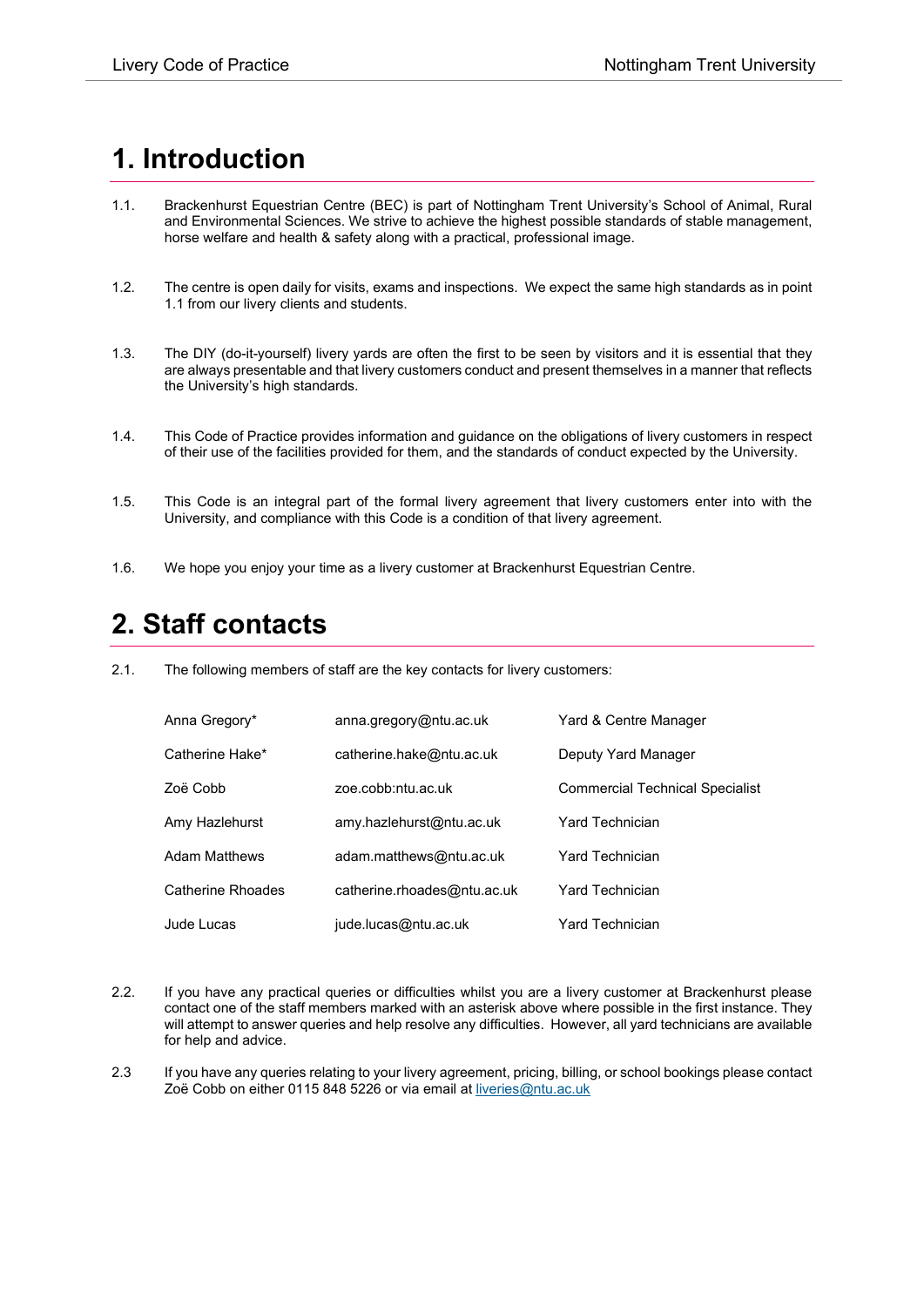#### **3. Pre-arrival arrangements**

#### 3.1. DEPOSIT

Prior to the arrival of your horse at Brackenhurst, a deposit of £200 (two hundred pounds) should have been paid to secure your place. This deposit will be refunded at the end of the contractual period. If necessary, any outstanding charges incurred during the year will be deducted from this deposit on departure, at the end of the contract period.

#### 3.2. FIRST FIXED FEE PAYMENT

Prior to arrival of your horse at Brackenhurst, your first fixed payment of £441 (four hundred and forty one pounds) is payable to the University via the NTU Online Store or Invoice by 09 September 2022. Horses cannot arrive at the centre unless this first payment has been paid.

#### 3.3. VACCINATION RECORDS, PASSPORT, MICROCHIP, STRANGLES TEST and INSURANCE Your horse must have a valid DEFRA approved passport and be fully vaccinated against flu and tetanus prior to its arrival at Brackenhurst. Horses that are resident on site must have be vaccinated against equine influenza every 12 months. Your horse must have a microchip registered on the Central Equine Database. Please see the **BHS** website for more details. Your horse must have been blood tested for strangles no longer than 2 weeks before its arrival at Brackenhurst Equestrian Centre as part of the [Redwings Horse Sanctuary Stamp Out Strangles Scheme.](https://www.redwings.org.uk/strangles) You must have Public Liability Insurance cover of £2million or above for your horse. Proof of the up to date passport, vaccination records, a clear strangles test and insurance certificate must be sent to the University in advance of your horse's arrival.

- 3.4. Where possible, you will be added to the dedicated closed group 'Livery Facebook Page' as this is one of the primary methods of communicating information to the livery customers along with email communication.
- 3.5. During 'Welcome Week' you MUST attend the livery induction meeting. You will be given your tack room keys, hi-vis tabard and wormer at this induction. This will also give you the opportunity to find your stable, allocated turn out, ask any questions and prepare your horses stable before your horse arrives (we will provide 3 unopened bales of bedding in your stable for you to use at no extra cost). At this induction, you will also be asked to provide your intended arrival time on the horse arrival date (see below).
- 3.6. Before your horse travels to Brackenhurst, you must fill in a health declaration form that NTU will provide for you and send this to [liveries@ntu.ac.uk](mailto:liveries@ntu.ac.uk) the day before your horse is due to arrive at Brackenhurst. This will be sent to you via email in advance.
- 3.7. If your horse shows any sign of illness such as an increased temperature, cough, mucus from the nose, is off its food or has any skin conditions, you **MUST NOT** transport your horse to Brackenhurst, Nottingham Trent University. Please call the yard manager Anna Gregory for advice/permission to arrive beforehand on 0115 848 8043.

### **4. On arrival**

- 4.1. The earliest arrival date available for your horse is **Sun 25 September 2022**. On arrival and on this occasion only, you will be able to park your horse transport and own vehicle in the top car park next to the Mary King Arena whilst your horse and equipment/supplies are unloaded. After this time livery customers may only park their car in the allocated parking just below this car park whilst attending the livery yard. We have no provision for long term horse vehicle parking/storage on site.
- 4.2. If a horse, while travelling to Brackenhurst will be exposed to high risk infection situations such as shared transport, long travel times, travel from outside the UK (including NI), travel from areas with known infection (such as but not limited to; flu, strangles, EVA etc.) they will be required to isolate on arrival for a minimum of 2 weeks with the duration increasing if clinical signs of ill health are shown. The isolation will be undertaken at a yard separate from the main yards, so please note the horse may be on their own. Before the arrival of the horse an induction of the isolation procedure will be carried out with the student responsible for the horse.
- 4.3. You will be met by a member of the equestrian centre staff team and required to show your DEFRA passport for your horse, the vaccination record and the proof of your horses clear strangles test to that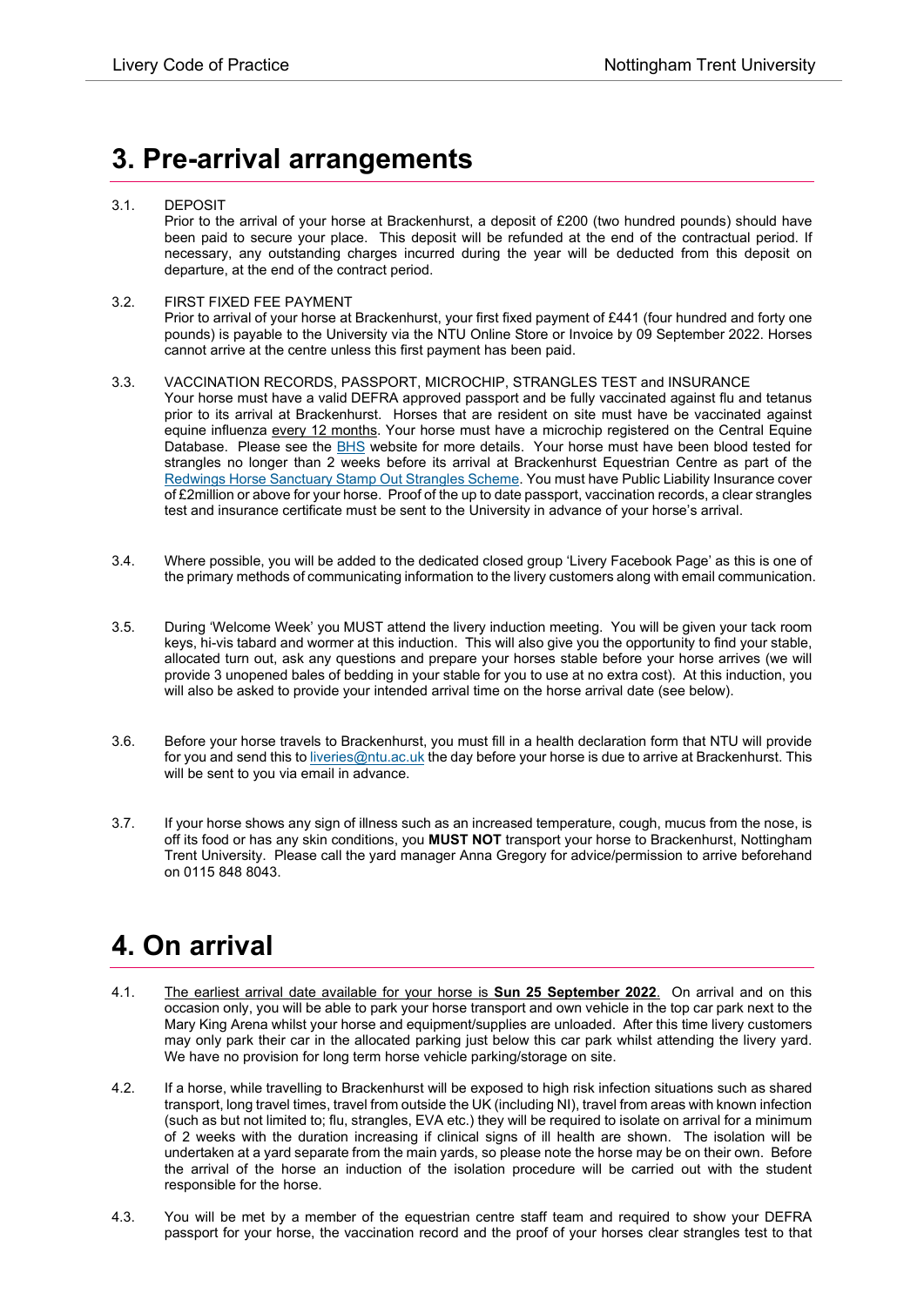member of staff. A visual check of your horse must be carried out to check your horses identification and to ensure the horse is in good health BEFORE the horse can be unloaded from its transport. Your horses DEFRA passport must then be kept locked inside your tack locker on the top shelf at all times (unless travelling with the horse) in case of emergency. This ensures it is available at any time on demand if we have an inspection from the BHS or DEFRA.. Nottingham Trent University staff cannot accept onto the yard any horse without a passport or which the staff suspect may be carrying an infectious or contagious disease.

- 4.4. You will be provided with a wormer which you must administer to your horse as soon as practicable. This is provided at no extra cost. Your horse must then remain in its stable/box for 24hrs before it can be turned out. (See the section on Worming Programme below for more detail).
- 4.5. You will be sent an 'Emergency Plan for My Horse' that needs to be read, considered, filled in and returned to Zoe Cobb no later than 48 hrs after your horses arrival. This will be discussed at the livery induction meeting.

### **5. Equipment requirements**

- 5.1. You will need to provide your own water buckets and feed buckets, haynets, wheelbarrow, mucking out and sweeping equipment. These must be clearly labelled to identify them as your property. The University will provide you with a section of a large metal feed bin for your hard feed so please just bring your feed.
- 5.2. Your horse's tack and belongings must be clearly marked to make them readily identifiable. There is limited tack room space so please do not bring large trunks. You will be provided with a locker that can accommodate one saddle and 2 bridles plus some small items of equipment such as grooming kit & boots etc and a small space in the rug room for your horse's rugs and a small trunk/box.

# **6. Forage, Feed and Bedding Supplies for your horse**

- 6.1. The sourcing and purchase of forage, bedding and feed for your horse is your responsibility.
- 6.2. You will need to purchase these items weekly as storage capacity is very limited per livery customer. The University cannot supply you with these items, but we can provide you with contact details for local suppliers who all deliver to Brackenhurst. (See details at the end of this document).
- 6.3. BEDDING Only chopped plant based bedding must be used**; the use of traditional straw, paper or wood-based bedding is not permitted on the livery yards** except in exceptional circumstances and only with prior permission from the yard manager. Your allocated stable will have 3 unopened bales of chopped rape straw bedding provided in it at no extra charge at the commencement of your livery provision.

# **7. Worming programme**

- 7.1. Your horse must be wormed in accordance with the University's own worming programme, which has been developed in consultation with the Equestrian Centre's vet.
- 7.2. As part of the worming programme, you will be provided with a wormer on arrival and this must be administered to your horse as soon as is practicable. Your horse must then remain in its stable for 24hrs before it can be turned out. Following on from this; two times per year as determined by the worming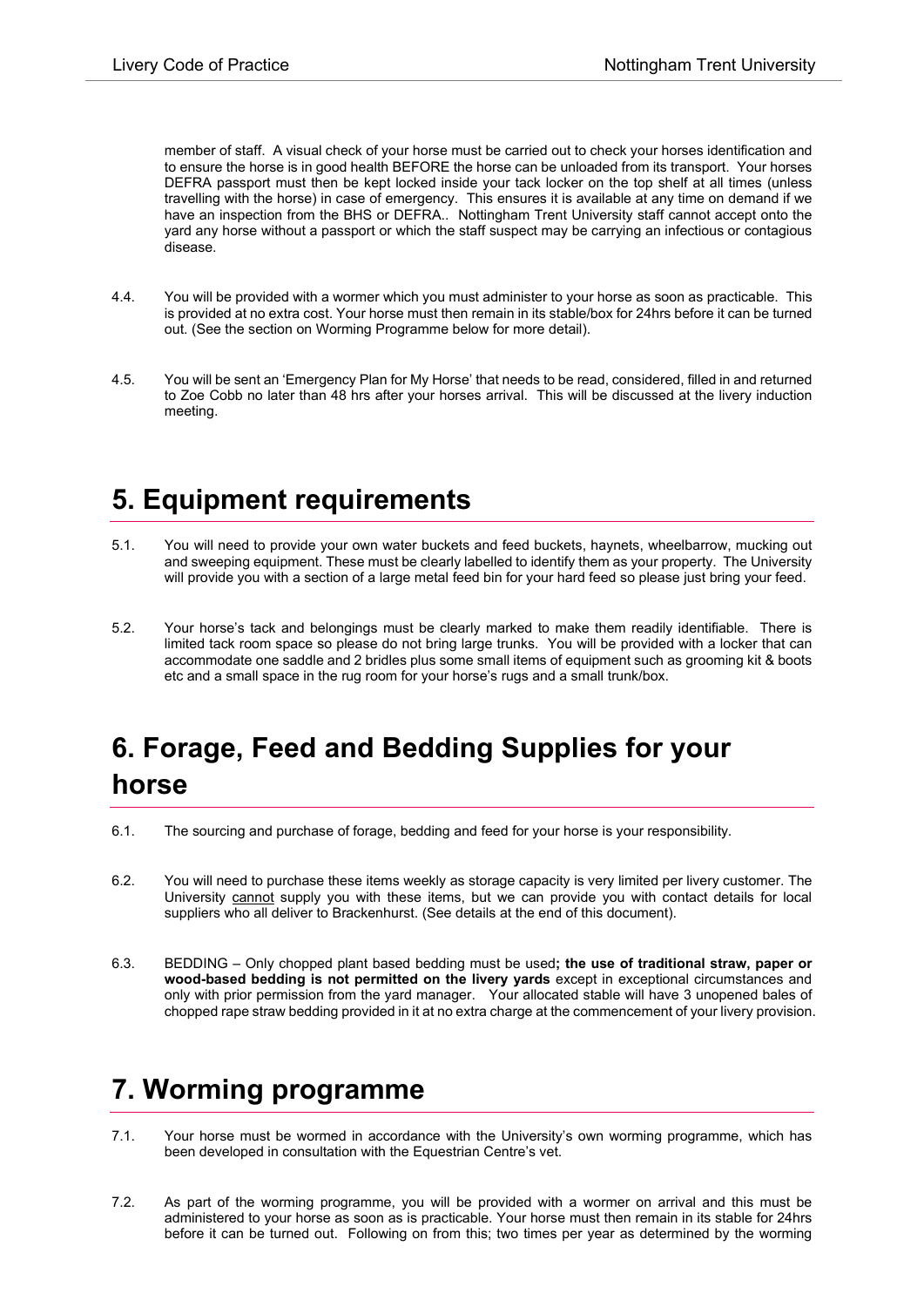programme, you will be asked to provide a faecal sample from your horse in order that a faecal egg count can be carried out. If the results of the count find that your horse requires a wormer, this will be provided for you to administer and will be charged accordingly to you via the NTU Online Store. At least once per year you will also be required to perform a tapeworm saliva test on your horse. This and any further required wormer treatment will be provided for you to administer and will be charged accordingly to you via the NTU Online Store. We ask that you return any empty worming packaging to a member of the equestrian centre staff to provide evidence of worming, but particularly so the packaging can be disposed of in the necessary clinical waste receptacles.

7.3. The worming programme is essential for the well-being of all the horses at Brackenhurst. Failure to adhere to that programme may mean that you are not permitted to turn-out your horse until the situation has been rectified to the satisfaction of the equestrian centre manager.

#### **8. Fields and turn-out**

- 8.1. Fields for turn-out are limited at the equestrian centre. You will be allocated a turnout paddock for your horse and informed of this before your horses arrival. Allocation will take account of the number and genders of horses being accommodated and the availability of suitable fields on the Brackenhurst estate. The allocation and availability of turnout may be varied from time to time to take account of changing circumstances.
- 8.2. You will be shown directions to the correct field during the livery induction meeting. Livery customers must only use the fields allocated to them for turn-out.
- 8.3. Horses are turned out in groups. We do not have any individual turnout available. We do try not to mix mares and geldings in the same fields. Once we have found groups of horses that appear happy together, we will try not to change them.
- 8.4. Horses must be introduced in a safe environment (such as over a stable door) before being turned out together for the first time.
- 8.5. At least **FOUR TIMES weekly** you must remove all droppings from your allocated turnout.
- 8.6. If ground conditions deteriorate due to adverse weather conditions (e.g. heavy/persistent rain or snow) the Equestrian Centre Manager has the right to restrict or suspend turn-out in order to protect the ground or to allow it to recover. Livery customers will be advised of any such restriction or suspension. If restriction or suspension of turn-out is prolonged, arrangements will be made to provide you with loose-schooling in the indoor school, research arena or in the round pen.
- 8.7. When ground conditions allow, one day a week will be allocated to your paddock for maintenance i.e. rolling, fence repair etc. The day allocated will be shown on tack-room notices, emailed or via a post on the Brackenhurst EC Livery Facebook page. Please keep your horse in its stable on this day to allow access.
- 8.8. If your horse is found to be a kicker or exhibit other anti-social characteristics (e.g. rug tearing, tail chewing etc.), please be advised that you may be liable for charges to repair/replace rug and/or for veterinary costs. If this behaviour persists NTU may have to terminate your livery contract as per point 8.2 of the livery agreement.
- 8.9. If only two horses are turned out together one horse must never be removed leaving a single horse on its own.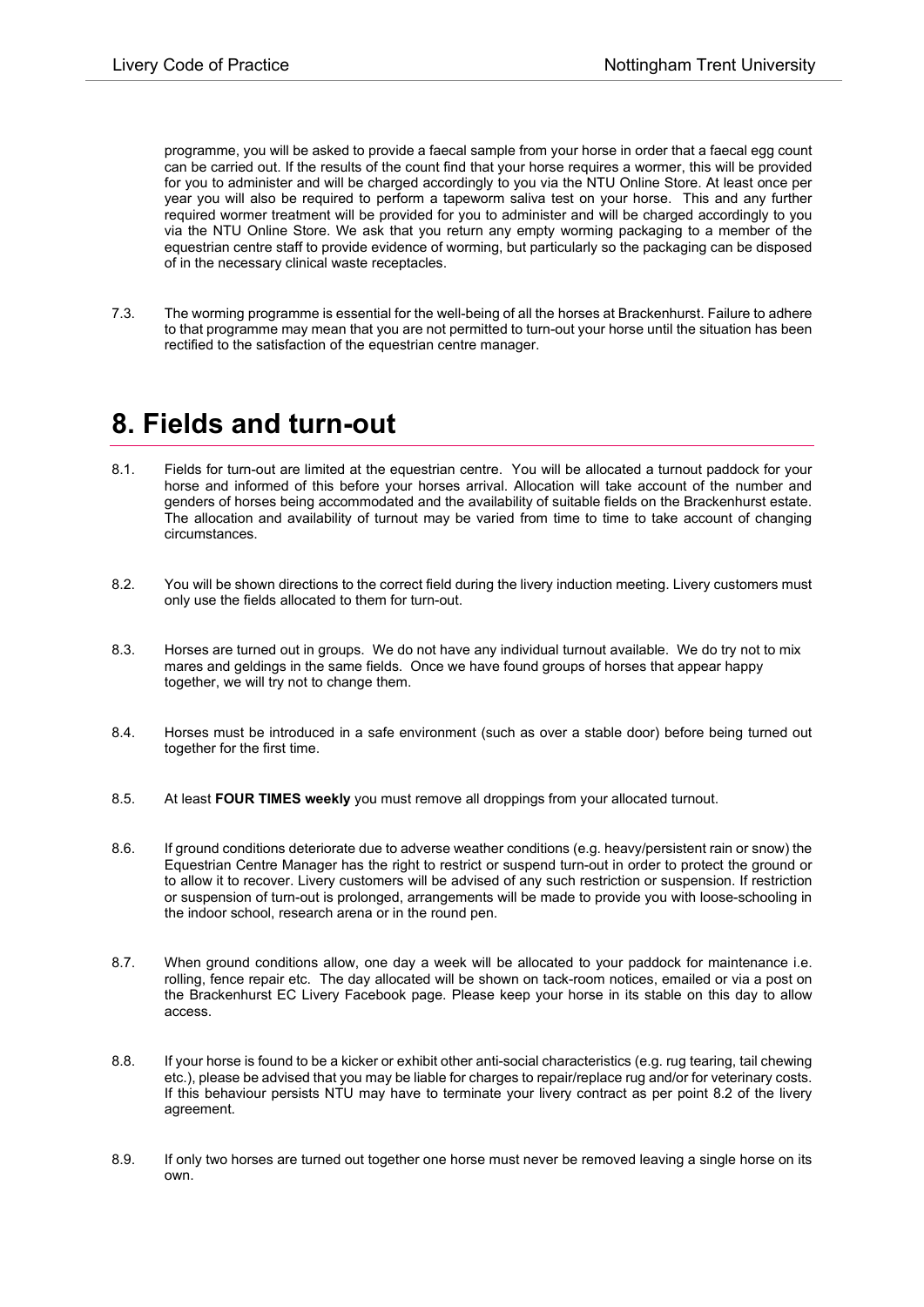- 8.10. From September 2022 to the end of March 2023, no horses are to be turned out before 8.00am or left out after 3.30pm. From April 2023, the yard manager will decide when it is dry enough to leave horses out for longer periods and/or overnight.
- 8.11. Please check your field daily and ensure all gates are closed and troughs are full of clean water. Please report any damage to fences, troughs etc. immediately.

### **9. Horse Welfare/Yard duties**

- 9.1. Your horse must be fed, watered, mucked out and your allocated yard duties completed by 9.15am every day inc. weekends. If during summer months, your horse is turned out overnight or 24 hours per day you must check on its welfare at least twice daily, with the first check carried out by 9.00am at the latest. Such checks must include adequacy of water supply and the general safety of the paddock and its fencing.
- 9.2. Your horse must not be fed its final evening forage/hard feed or left for the night any earlier than 4.30pm each day.
- 9.3. Livery yards must be kept tidy and all safety procedures followed.
- 9.4. In addition to being responsible for the tidiness and cleanliness of your own allocated stable, all livery customers are required to participate in a daily rota of yard-tidying and associated duties (determined by the Equestrian Centre staff and advised at the livery induction meeting). Failure to adhere to this rota will result in your livery agreement being terminated.
- 9.5. Your horse must be attended to **BEFORE** any timetabled duties/practicals on the University yard. You cannot be late to or leave your timetabled lectures/duties/practicals to attend to your horse.
- 9.6. If you intend to be away from University for any period, you must provide the information of who is to be responsible for your horse at least 7 days in advance via email to [liveries@ntu.ac.uk.](mailto:liveries@ntu.ac.uk) *Please follow the procedures of sections 12.4 & 12.5 Health and Safety.*
- 9.7. If you fall ill and are unable to attend to your horse; in the first instance, try and find another livery customer to attend to your horse and please let the yard staff know as soon as possible that you are ill. Please follow the instructions in section 9.6 above and 12.4 & 12.5 below. If your horse requires emergency welfare care from Nottingham Trent University staff you will be charged accordingly at emergency labour costs for that care.

# **10. Biosecurity & Care and Supervision of your Horse**

- 10.1. We follow a basic biosecurity protocol from the British Equestrian Federation to try and prevent infectious disease. This is displayed on the livery yard noticeboard – you MUST ensure you make yourself aware of this and follow this protocol at all times.
- 10.2. Please ensure that anytime your horse leaves the yard for any reason (particularly for visits to another venue or yard and when competing) that the leaving and return time and where your horse visited is noted on the relevant date in the livery diary in the tack room and that you fill in a health declaration form on return. This is also very important when you leave and return for the holidays where a health declaration form must be filled in and sent back to Nottingham Trent University before your horse returns after the holidays.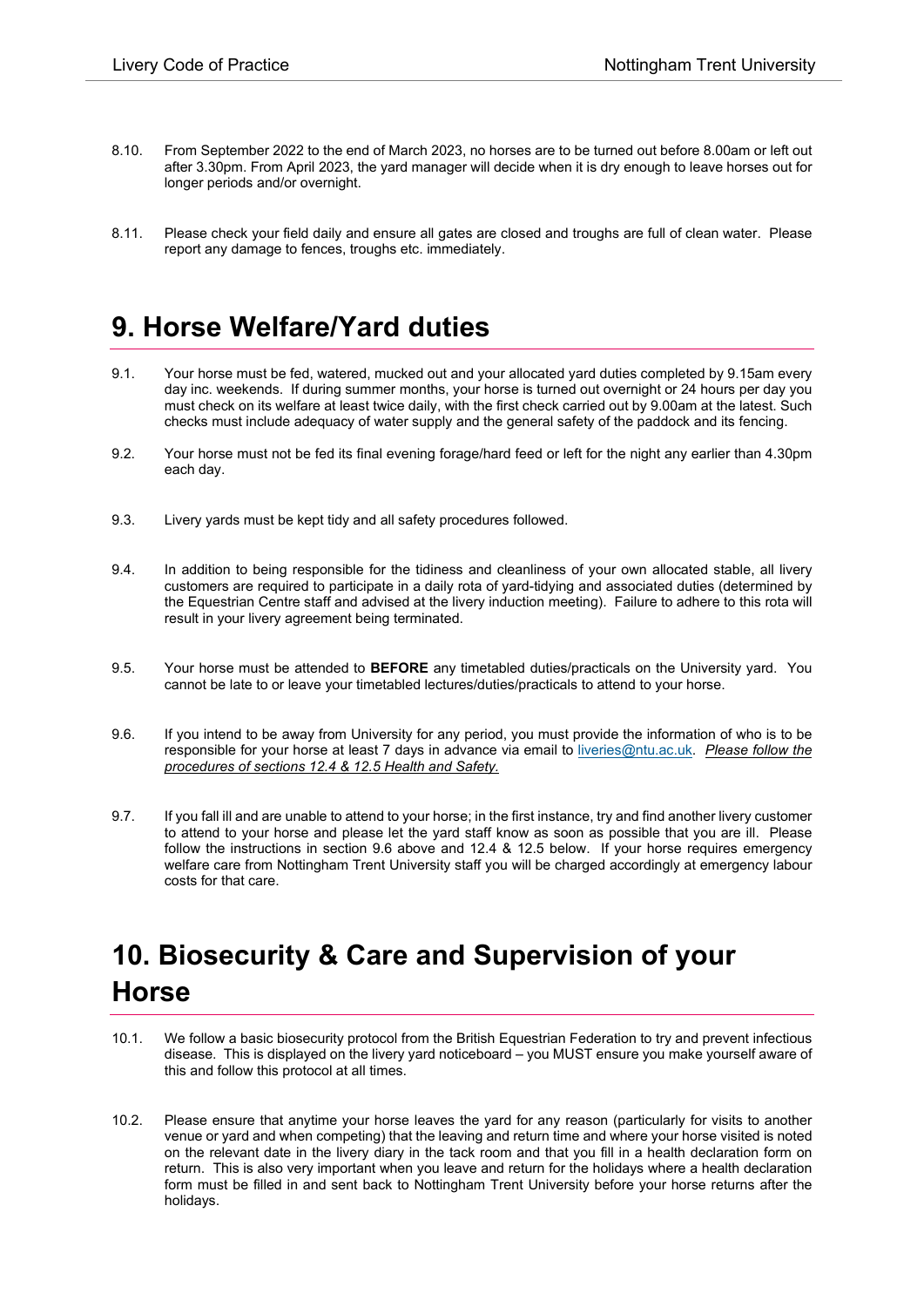- 10.3. If your horse shows any sign of ill health such as an increased temperature, cough, mucus from the nose, is off its food or has any skin conditions whilst in residence at Brackenhurst, you must inform the yard manager immediately.
- 10.4. If your horse is not receiving turn-out, it must be given **at least** 60 minutes exercise daily (unless injured, on box rest, or otherwise advised by a vet) and ideally both am and pm.
- 10.5. Horses must not be turned loose in the indoor school without the permission of the on duty equestrian centre staff. If permission is granted, only one horse at a time can be turned loose and must be supervised at all times.
- 10.6. You must not tie your horse to any fencing nor to fittings on stables that are not intended for that purpose. This includes hinges and bolts on stable doors.

### **11. Use of Equestrian Centre facilities**

- 11.1. **The equestrian centre opening hours are STRICTLY 0730 – 2030.**
- 11.2. The facilities at The Equestrian Centre include two large floodlit riding schools (one indoor) and a research arena. There is also a horse-walker, round pen and a weighbridge.
- 11.3. All of these facilities are available for free-of-charge use by Brackenhurst livery customers, provided that they are not required at the time for Equestrian Centre use or a commercial booking. Equestrian Centre use and commercial bookings take priority. Livery customers are requested not to disturb commercial hirers who are using the schools.
- 11.4. Livery customers will be advised regularly of commercial bookings of the schools. Any queries about availability of the facilities should be directed in the first instance to Zoe Cobb.
- 11.5. Livery customers who wish to be guaranteed exclusive use of any of these facilities must make a commercial booking, for which the appropriate charge will be levied. Please ask Zoe Cobb for the most up to date charges.
- 11.6. In addition, livery clients who wish to use the facilities to give/receive formal instruction to/from other persons/liveries must make a formal booking of those facilities. A charge is payable for such use, dependent on the type and extent of use and instruction being given. Again, details and costs are available from Zoe Cobb.
- 11.7. Before being permitted to use any of these facilities, livery customers must undergo an induction/familiarisation session with a member of the Equestrian Centre staff. This will be carried out during the livery induction meeting.
- 11.8. The sale of livery horses from Brackenhurst Equestrian Centre, Nottingham Trent University is strictly prohibited.
- 11.9. Riding School rules Users of the riding school are required to comply with the following rules (which are essentially a list of common-sense and courteous behaviours):
	- Knock & wait for permission to enter.
	- School doors/gates must always be shut when any horses are in the school.
	- When approaching other riders, pass left hand to left hand.
	- Riders at walk must work away from the track.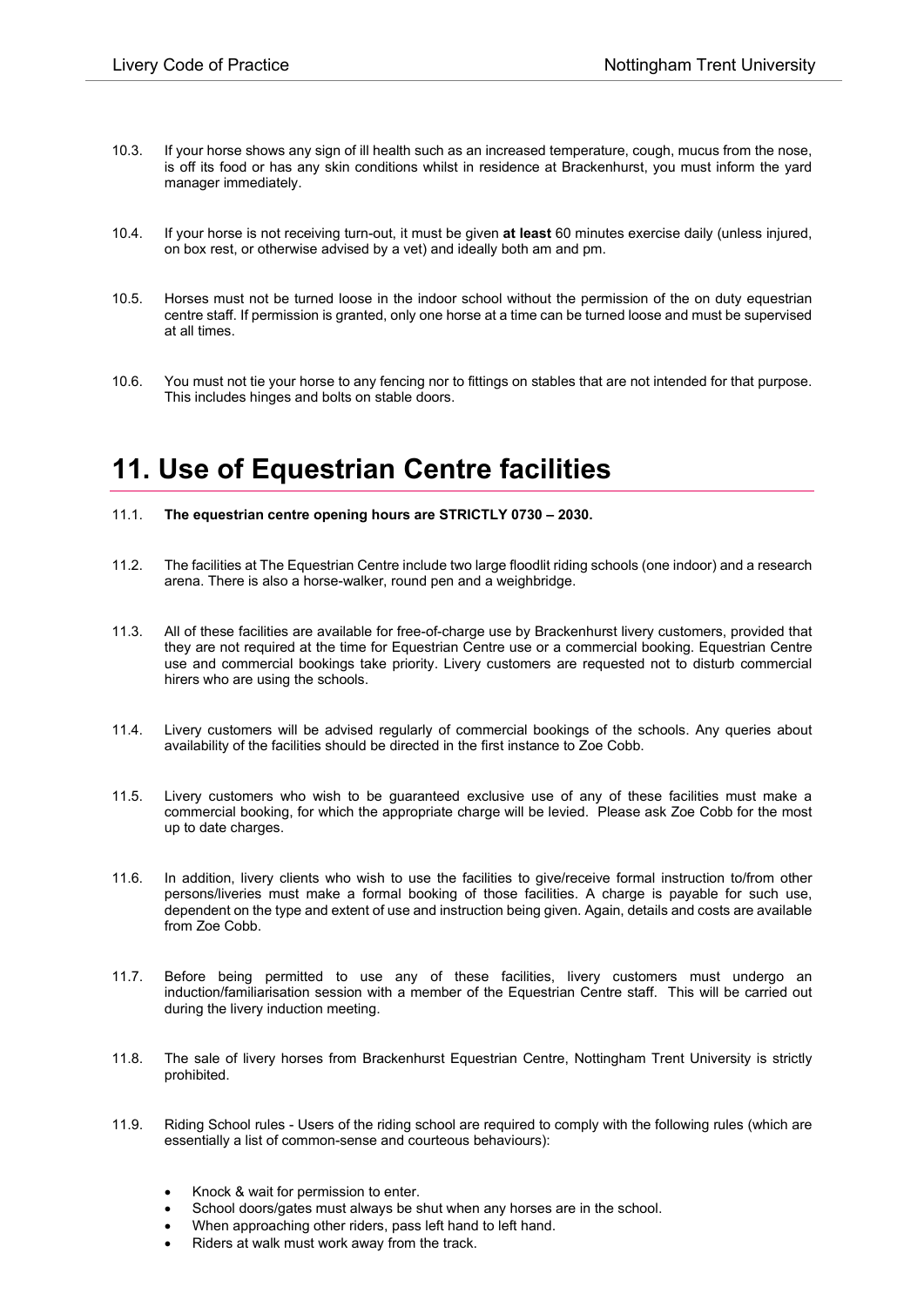- Halt away from the track and do not impede other riders.
- Do not pass slower riders from behind. Circle or turn away.
- Warn all riders if you intend to leave the school.
- You must be accompanied when using any of the jumps.
- Show jumps must be put away neatly outside the schools after use.
- The use of mobile phones is not permitted whilst mounted or working horses from the ground.
- The schools MUST be skipped out immediately after use.
- Lights must be turned off immediately after use by the last person.

### **12. Health and Safety (inc. Dress Code)**

- 12.1. The University views personal safety and safe practice as a prime concern in the conduct of activities on its premises, and has robust health and safety policies and procedures.
- 12.2. The Head of School Operations has operational responsibility for the Equestrian Centre's Safety Policy and Procedures. Teaching staff, technicians and yard staff are responsible for day to day compliance with safety policy and procedures at the Equestrian Centre.
- 12.3. As a livery customer, you have a duty to ensure your own safety and welfare and that of others around you who may be affected by your or your visitor's actions. Visitors are limited to a max. of 2 per livery customer at any time. Under no circumstances are any visitors that you invite onto the yard to interact with any horse not belonging to you or enter stables of any horse not belonging to you. They may interact with your horse, ONLY if they are suitably experienced around horses, have personal accident cover and only if they are aware of the correct procedures to ensure their and others safety around the horse. It is YOUR responsibility to ensure that any visitors you have on the yard adhere to and follow all rules within this code of practice and the livery agreement. Failure to do so will result in termination of your livery agreement with Nottingham Trent University.
- 12.4. Other people riding and attending to your horses welfare: If you allow another person to ride or attend to your horses welfare needs, this person must have had either a livery induction or a Nottingham Trent University equine yard induction. In some circumstances and with at least 7 days' notice, an induction can be carried out by Zoe Cobb to a suitable person who has not had either induction. You must ensure that your insurance policy covers this person to look after your horse and we advise that they have their own personal accident insurance. Should an under 18 wish their horse to be ridden by another under 18, proof of insurance and written parental permission is required for BOTH parties. If you are paying for someone to attend to your horses welfare, you must ensure that they have the relevant public liability insurance of which proof must be provided.
- 12.5. Absence and Illness: If you fall ill or plan to be away from the University for any period of time, you must provide Zoe Cobb with information via email of who is to be responsible for your horse during this time and if they have permission to ride your horse. For planned absence, you must do this at least 7 days in advance. The suitable person must have had either a livery induction or a Nottingham Trent University equine yard induction. They must also have their own personal accident insurance of which proof must be provided and also proof of their parents' permission if they are under 18.
- 12.6. Being accompanied whilst Riding: Under 18's You MUST NOT ride alone at any time when jumping or hacking and it is advised that you do not ride alone for all other riding activities. Over 18's - You MUST NOT ride alone when jumping and it is advised that you do not ride alone for all other riding activities.
- 12.7. Lone Working: You **MUST** ensure that you notify the **Brackenhurst Duty Officers on 07786 112005** if you need to visit the equestrian centre out of hours (2030 – 0730) to attend a sick horse or to attend to your horse early due to a competition or work commitments. If required, they will then un-alarm the tack room for you and monitor the CCTV cameras. The equestrian centre opening hours are STRICTLY 0730 – 2030.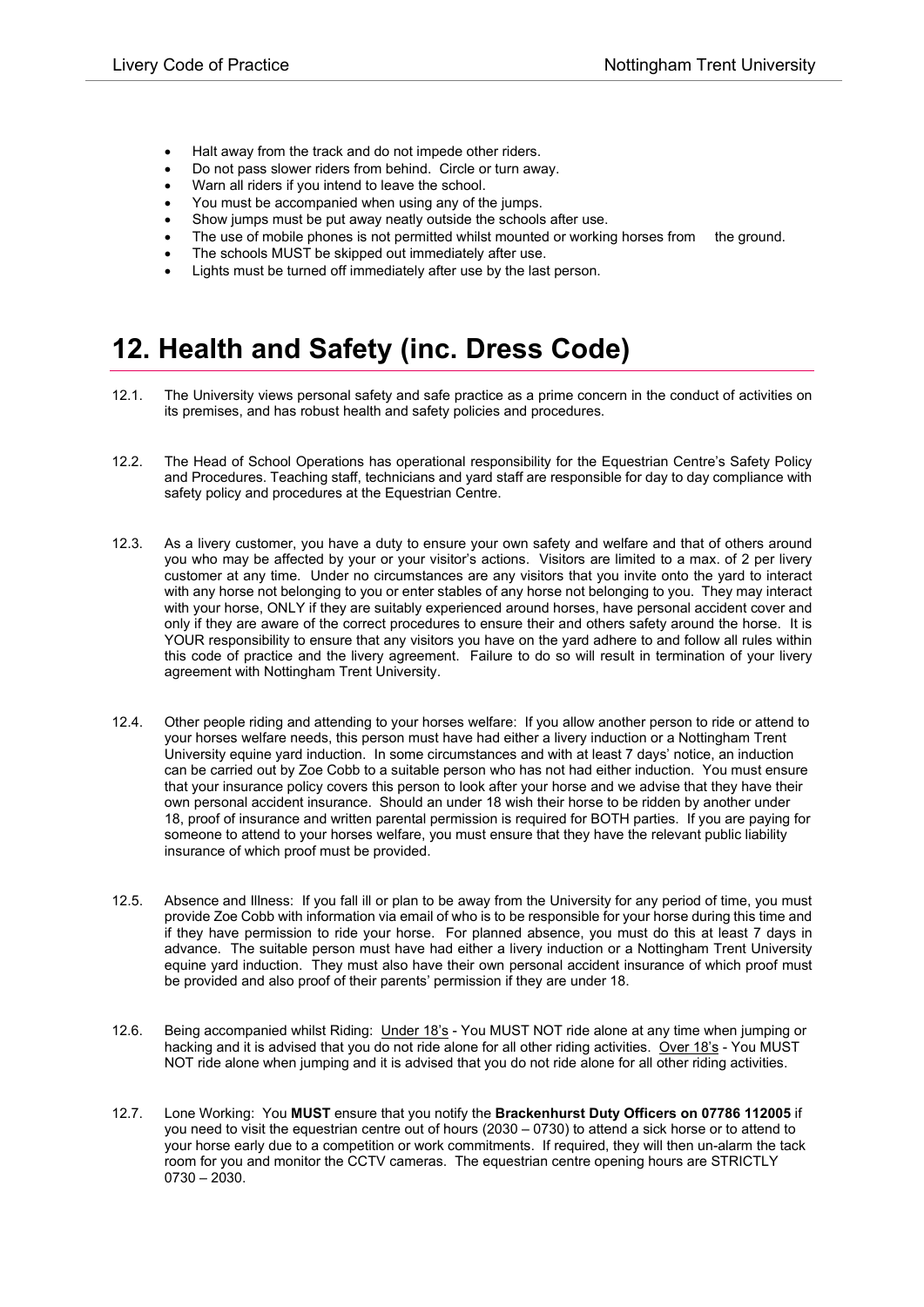- 12.8. First Aid: You must familiarise yourself with the location of first aid kits, which is indicated by appropriate signage on the doors of rooms where they are kept. Contact details for staff who are designated firstaiders are also prominently displayed in appropriate locations around the Equestrian facilities.
- 12.9. Accidents: Please ensure that you report any accident to a member of the yard technician staff. All accidents must be reported and recorded on an accident report form even if they are minor.
- 12.10. Dignity and Respect: The University is opposed to harassment / bullying in all its forms. Whether it is on the basis of a person's age, disability, gender reassignment, sex, sexual orientation, race, religion or belief, or for any other reason, harassment / bullying will not be tolerated. For confidential, informal and timely source of information and support on harassment and/or bullying issues please go to the Dignity and [Respect](https://www4.ntu.ac.uk/equality-diversity-inclusion/supporting-edi/dispute-resolution/dignity-respect-advisor-service/index.html) contacts.
- 12.11. Safeguarding: If you have any concerns about any aspect of safeguarding, as a first port of call please contact one of ou[r safeguarding officers.](https://www.ntu.ac.uk/policies/safeguarding-children-and-vulnerable-adults)
- 12.12. Fire Safety: You must familiarise yourself with the Equestrian Centre's fire safety procedures, copies of which are on the Equestrian Centre and Livery Yard notice boards. You must also familiarise yourself with the location of fire-fighting equipment including fire extinguishers and hoses. To aid controlled evacuation in the event of a fire, a horse head-collar and lead-rope must be left tidily and readily-accessible outside your horse's door at all times when it is in its stable/box and at the gate when turned out in the field.
- 12.13. Smoking is not permitted at any time on ANY livery or University yards or in the outdoor and indoor schools.
- 12.14. Children under 16 **MUST** be supervised at all times by a responsible adult of 18 or over.
- 12.15. If you need help with an accident, incident or emergency, if necessary, call emergency services on 999. **Please quote the what3words location for the entrance to the equestrian centre which is ///costs.technical.worthy** .Please always contact the **Duty Officer on 07786 112005** to let them know what has happened so they can attend and help you. **Please ensure the Duty Officer number is listed in your mobile phone at all times.**
- 12.16. The Equestrian Centre's dress code, described below, has been established to ensure safe working practices and to maintain the Centre's high standards of presentation.
- 12.17. Riding Hats: An approved riding hat with the chinstrap fastened must always be worn when mounted, turning out and bringing in or when working a horse from the ground. The hat must be correctly fitted by a BETA trained retailer (British Equestrian Trade Association) and with a chin strap fastened. Your hat must carry the BSI Kite mark; this complies with the recommendation indicated by the BHS. The standard indicated on your riding hat should therefore read; PAS 015;1998 or 2010, SNELL E2001, AS/NZS 3838 1998 or S/NZS 3838 2003. This will be checked and tagged during the livery induction meeting.
- 12.18. Body Protectors Must be correctly fitted by a BETA trained retailer and conform to BETA 2009 or 2018 Level 3 (purple label). Body protectors are advised for all riding but are mandatory for jumping.
- 12.19. Gloves should be worn when mounted, turning out and leading in, or when working a horse from the ground
- 12.20. Jewellery To minimise the risk of personal injury, jewellery must not be worn on the livery yard, including when riding or working horses from the ground. In particular, loose items (e.g. necklaces or bangles), earrings or studs, or any other exposed items (including piercings) represent a safety hazard if they become snagged in clothing or other items. Any item which cannot be removed should be tucked safely away.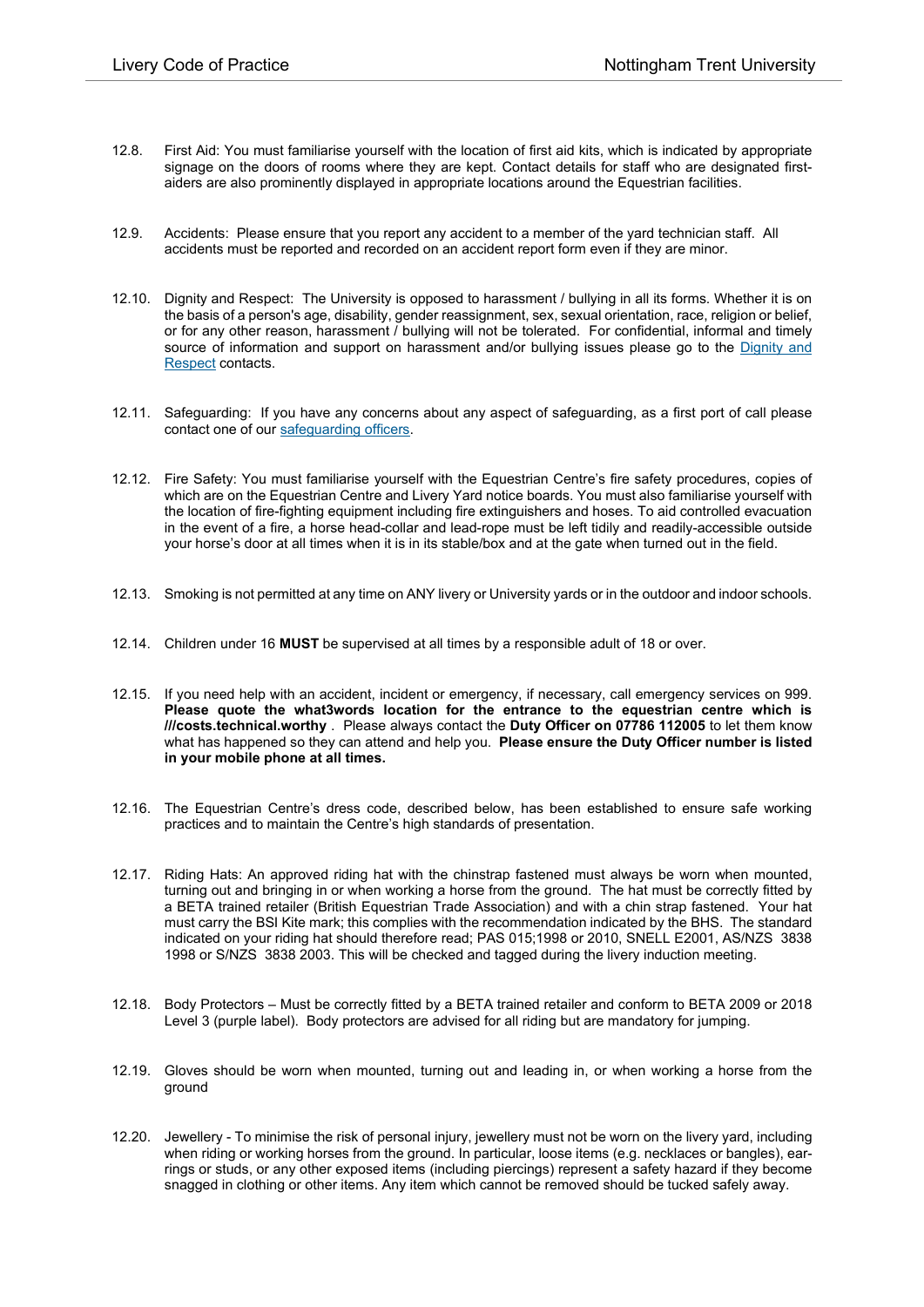- 12.21. Clothing When attending to your horse at livery you must wear sensible, clean, practical and tidy clothing comprising smart trousers, breeches or jodhpurs (if you insist on wearing jeans, they must be smart, tidy and not dragging on the ground); Polo shirt and/or sweatshirt. In hot weather, chino style shorts that are just above the knee and sleeveless polo shirts are acceptable (strappy/vest tops are not permitted).
- 12.22. Footwear sturdy footwear with non-slip soles, preferably waterproof with protective toecaps must be worn. Trainers, sandals and summer shoes are not permitted under ANY circumstance even in hot weather.
- 12.23. Long hair must be tied back at all times.
- 12.24. Please remember that you are also responsible for making sure that any friends, family or instructors who accompany you are wearing the correct protective equipment and are appropriately dressed as per point 12.3.

#### **13. Hacking out**

- 13.1. Details of local hacks are available on request from Equestrian Centre staff.
- 13.2. When hacking out from a Brackenhurst, you must complete your hack details in the livery yard diary provided, including giving details of the general route planned and approximate time the ride will take and a list of all riders. You must also wear the hi-vis tabard provided, which is for both yours and your horses safety but also helps identify you as a Brackenhurst livery customer.
- 13.3. It is a breach of traffic regulations to ride a horse on public roads in the dark or in poor visibility. **You must not do this.** In the winter months we will advise the latest time that you may be out on campus or public roads as required. The public roads at the equestrian centre start at the exit to the centre at the electric cantilever gate. If you are unsure – please ask.
- 13.4. On the Brackenhurst estate, neighbouring farms and surrounding countryside, you must keep to designated bridleways. You must not assume that a track is a bridleway, even though it may look like one.
- 13.5. You must not ride in any of the fields remember grass is a crop too. There are 6-metre grass strips around many of the fields – these are part of the farm stewardship scheme and you **must not** ride on them. Most of the stubble fields in this area are under-sown with other crops so please do not ride on them without permission. You must also not ride on pavements or footpaths. IF IN DOUBT - ASK!

#### **14. Livery Payments**

#### 14.1. FIXED FEE PAYMENTS

Three fixed payments of £441 (four hundred and forty one pounds), totalling £1,323.00 for the full contract period, are payable to the University via the NTU Online Store or Invoice. It is your responsibility to ensure that you keep up to date with your fixed termly payments, which are charged at the following points throughout the year:

- Friday 09 September 2022
- Friday 02 December 2022
- Friday 24 February 2023
- 14.2. Failure to keep up to date with your payments can result in the termination of your contract as per clause 6.7 in the livery agreement.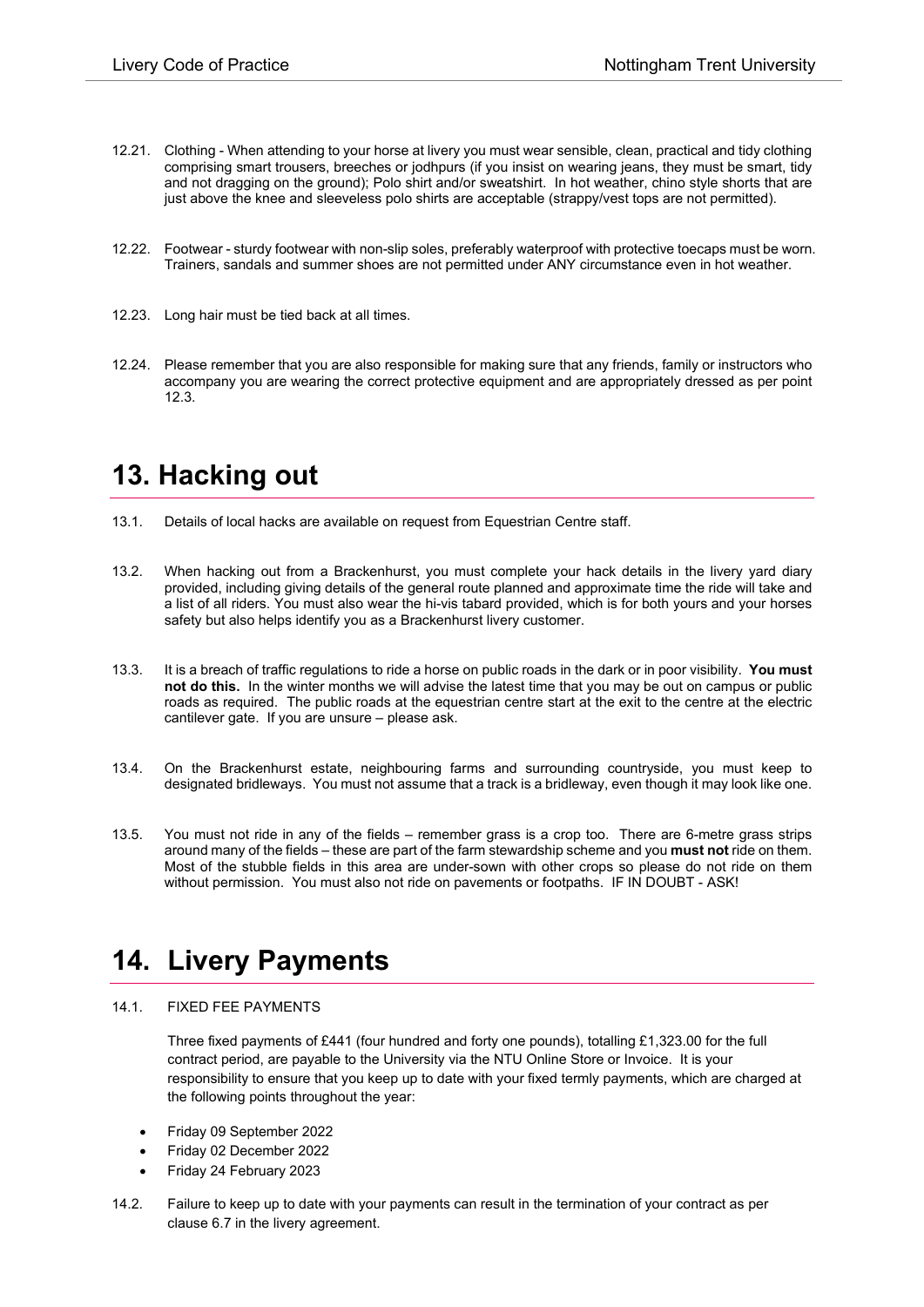#### 14.3. AD HOC COSTS

Any costs of replacement of items, such as tack room keys etc (other than for fair wear and tear) or costs of minor repairs/damage which have been caused by your horse will be charged separately and payment will be required retrospectively via the NTU Online Store.

#### **15. When you leave**

- 15.1. At the termination of your livery agreement you are required to ensure that your allocated stable is mucked out and cleared completely of all bedding and any storage areas are left completely clear, swept and tidy. No clothing, equipment or tack is to be left. ANY items left will be disposed of immediately after your horses departure.
- 15.2. You must also ensure that any keys and equipment issued to you (e.g. keys for tack room and hi-vis tabard) are returned to Zoe Cobb. You will be charged a fee for any items not returned and this will be deducted from your deposit.
- 15.3. If your stable and storage areas are not left in an acceptable condition or any items are not returned an appropriate fee will be deducted from your deposit.
- 15.4. Your deposit will be refunded at the end of the contractual period. If necessary, any outstanding charges incurred during the year will be deducted from this deposit on departure, at the end of the contract period

#### **16. Local suppliers and service providers**

The following list gives details of some local providers who have supplied materials and services to Brackenhurst livery customers. It is not an exhaustive list, and there are many other suppliers and service providers in the area that you are welcome to research and use;

| <b>HAY SUPPLIERS</b> | Clint Holgate | 07970 409677 (also supplies bedding) |
|----------------------|---------------|--------------------------------------|
|                      | Steve Rose    | 07773 777664                         |

#### **VETS**

It is VERY important that you PRE-REGISTER your horse and payment details with both practices to avoid delays in receiving a vet in an emergency!

|                 | Oakham Veterinary Hospital               | 01572 722647                                                                                 |
|-----------------|------------------------------------------|----------------------------------------------------------------------------------------------|
|                 |                                          | (NTU Equine Vet Practice with regular discounted visits) http://www.oakhamvethospital.co.uk/ |
|                 | <b>Minster Veterinary Surgery</b>        | 01636812133                                                                                  |
|                 | http://minstervet.com/<br>(In Southwell) |                                                                                              |
| <b>FARRIERS</b> | <b>Torran Platt</b>                      | 07546 454794                                                                                 |
|                 | Calum Grant                              | 07976 867735                                                                                 |
|                 | <b>Henry Brightmore</b>                  | 07989 505528                                                                                 |
|                 | Mick Webster                             | 01636814872                                                                                  |
|                 | Mark Connole                             | 07785970136                                                                                  |